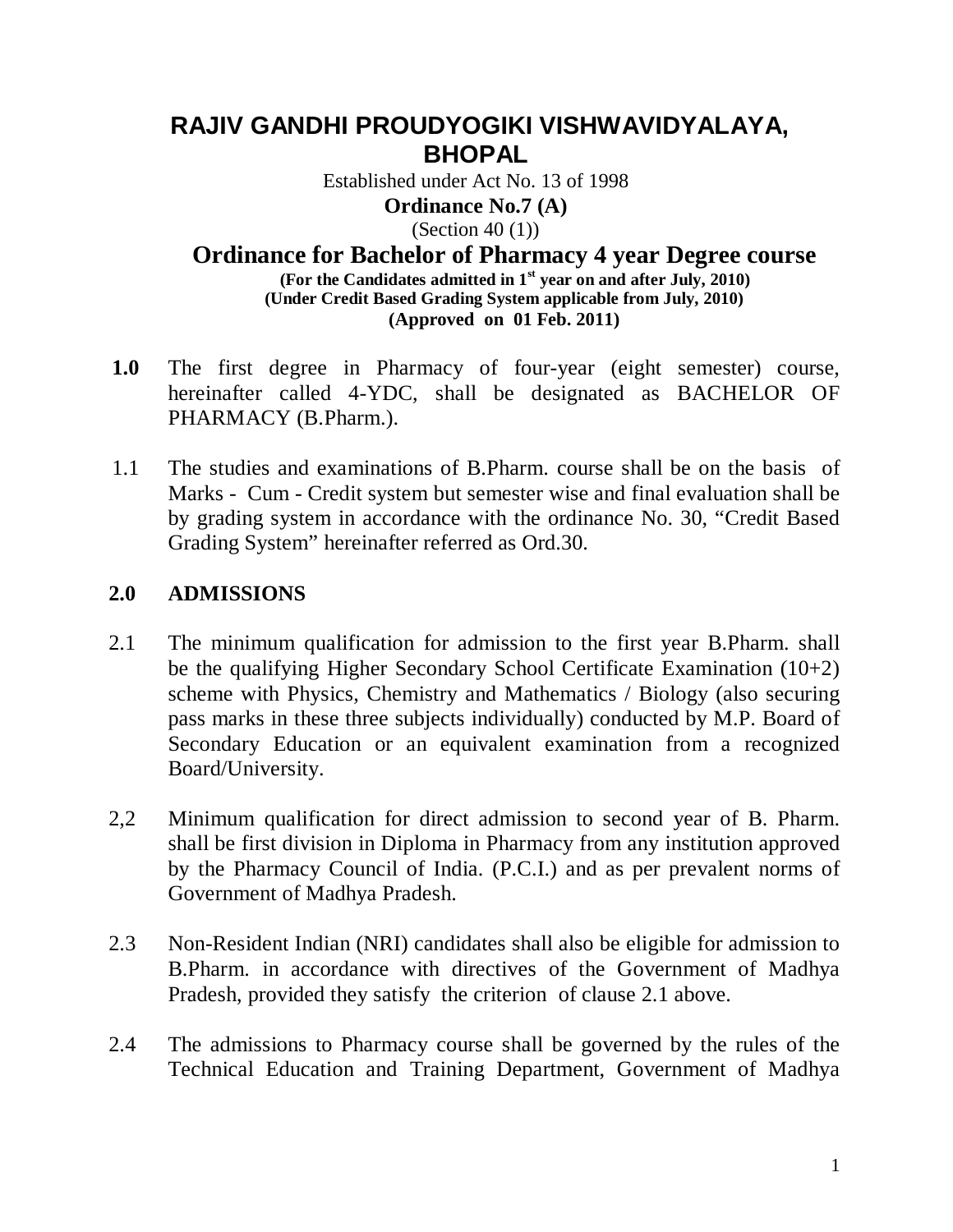Pradesh, Bhopal and/ or any other competent authority of the State Government of Madhya Pradesh.

## **3.0 EXAMINATIONS**

- 3.1 There will be one University Examination at the end of each semester. These examinations will be designated as follows.
- 3.1 (a)During First Year
- First Semester B.Pharm., Exam, Second Semester B. Pharm., Exam
- 3.1 (b) During Second Year
- Third semester B. Pharm. Exam, Fourth semester B. Pharm. Exam
- 3.1 (c)During Third Year
- Fifth semester B. Pharm. Exam, Sixth semester B. Pharm. Exam
- 3.1 (d)During fourth Year
- Seventh semester B. Pharm. Exam, Eighth semester B. Pharm. Exam
- 3.2 The semester examination will generally be held in Nov-Dec. and April-May in each year.
- 3.3 There will be a full examination at the end of each semester consisting of end semester of theory and practical . The duration of examination period should not exceed 20 working days.

### **4.0 PROMOTION TO HIGHER SEMESTER AND YEAR**

A candidate who has been admitted in the Bachelor of Pharmacy course will be promoted to the higher class in accordance with the following rules:

- 4.1 (a) A candidate who has taken admission in A-B Group and has appeared in the examination of odd semester of a particular year, will automatically be promoted to even semester of that year irrespective of failing in any number of subjects of previous semester.
	- (b) A candidate who has taken admission in even semester under B-A Group and has appeared in the examination of even semester, will automatically be promoted to next applicable odd semester irrespective of failing in any number of subjects of previous semester.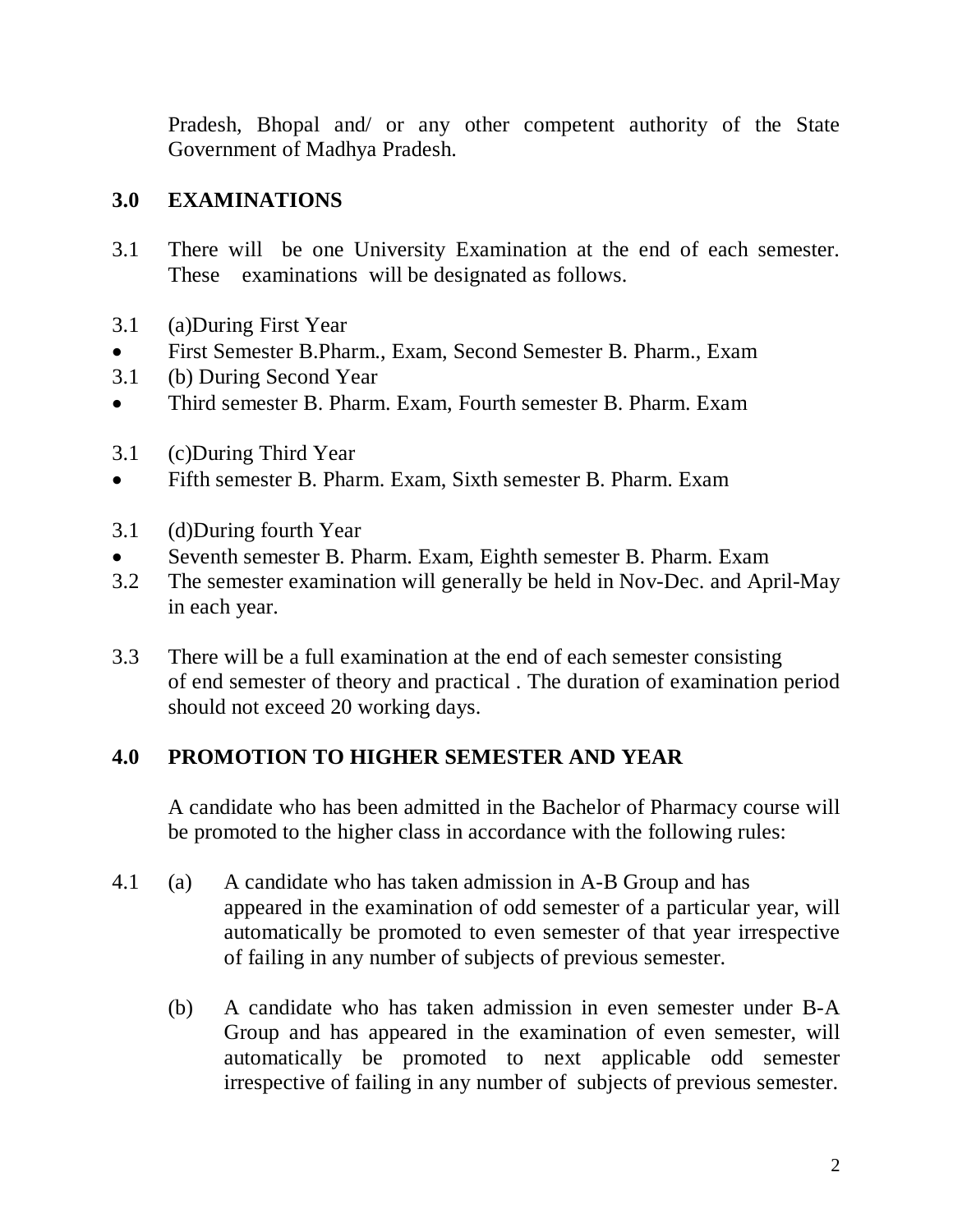- **Note:** The candidate who seeks admission in odd semester of an academic year is said to be in A-B group, while, a candidate who seeks admission in even semester of an academic year is said to be in B-A group. i.e. a Candidate of A-B Group will take admission generally in July; whereas, candidate of B-A Group will take admission generally in January in the relevant academic year.
- 4.2 For the award of degree minimum Cumulative Grade Point Average (CGPA) required is 5.0.
- 4.3 To pass a particular subject of the course the minimum required grade is D. However, the candidate should also separately score minimum of grade D in end semester examinations of theory and practical parts of the subject. For practical examinations one external examiner from out side the institute shall always be there.
- 4.4 A candidate who fails to score minimum of grade D in more than five subjects (Theory and Practical of the same subject shall be treated as two subjects) in a particular year, shall not be admitted to the next higher year.
- 4**.**5 Further, a candidate shall not be admitted in the fifth or higher semester classes unless he/she has fully passed the first year examination with minimum of CGPA of 5.0. Likewise a candidate shall not be admitted in seventh or higher semester classes unless he/she has fully passed first and second year examinations with minimum CGPA of 5.0.
- 4.6 If a candidate has passed all the subjects of an applicable year but has failed to score a minimum CGPA of 5.0 as per the requirement of rule 4.2 and 4.5 above, such a candidate shall be permitted to improve requisite grade point by reappearing in maximum of three theory /practical subjects, in the ensuing examination (theory and practical of a subject shall be treated as separate subjects.)
- 4.7 Other than the provision of rule 4.6 above, a candidate shall not be permitted to reappear in that examination, for improvement of division/marks or for any other purpose.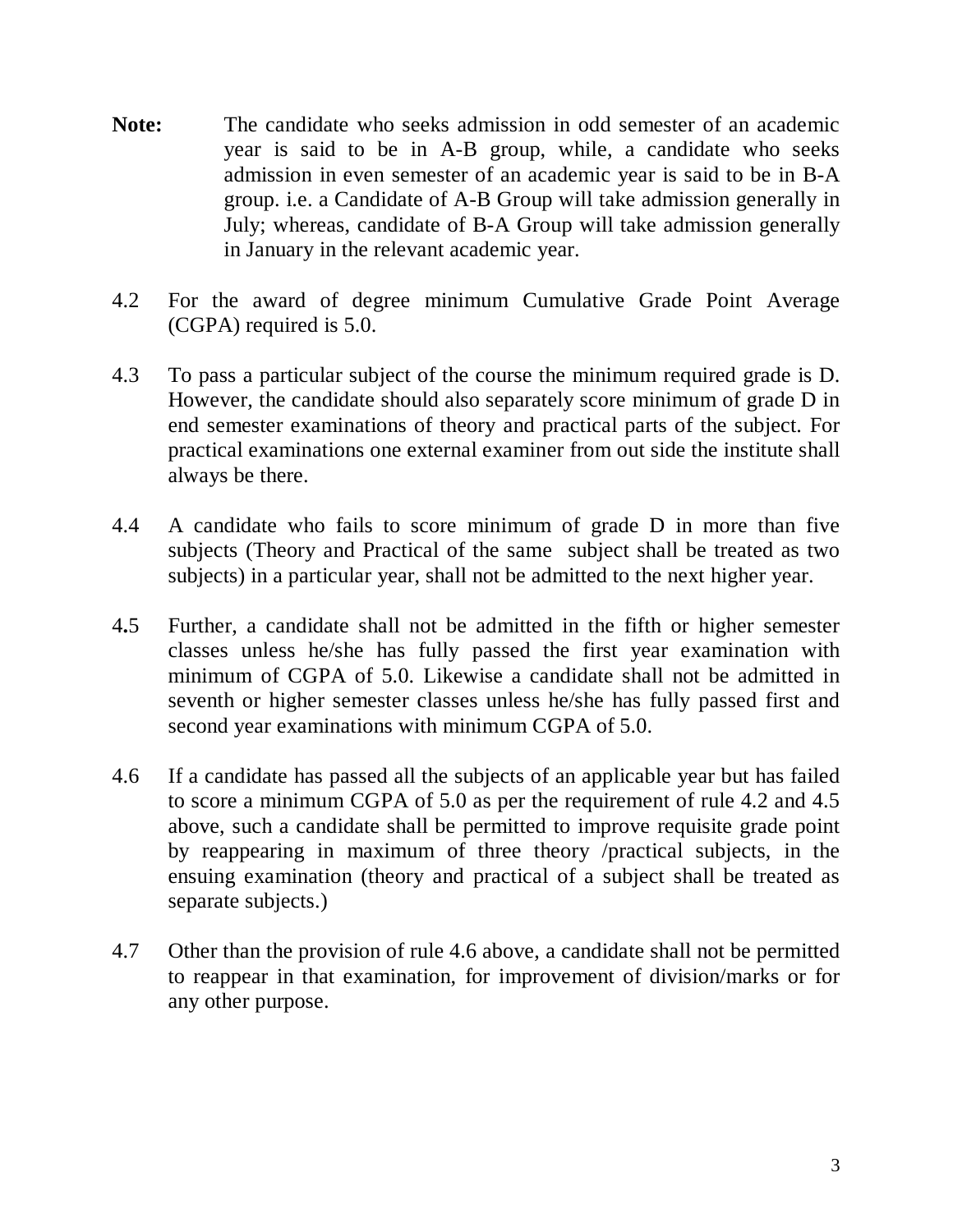### **5.0 AWARD OF CREDITS AND GRADES**

- 5.1 Each course, along with its weightage in terms of units and equivalent credits, shall be recommended by the concerned Board of Studies and shall be approved by the standing committee of Academic Council and the Executive Council. Only approved courses can be offered during any semester.
- 5.2 A student shall be continuously evaluated for his / her academic performance in a subject through tutorial work, practical, home assignment, mid-semester test, field work, seminars, quizzes, end-semester examinations and regularity, as proposed by respective Board of Studies and approved by standing committee of Academic Council and Executive Council of the University.
- 5.3 The distribution of weightage /marks for each component shall be decided by the respective of Board of Studies and approved by standing committee of Academic Council and Executive Council of the University subject to such stipulation as given under:

#### **(a) Theory Block**

| 1.             | Quizzes, assignments and regularity | 10%  |
|----------------|-------------------------------------|------|
| ii.            | Mid – semester test -               | 20%  |
| iii.           | End – semester examination-         | 70%  |
|                | <b>Total</b>                        | 100% |
|                | <b>Practical Block</b>              |      |
| $\mathbf{i}$ . | Lab work and performance, quizzes,  |      |
|                | assignments and regularity -        | 40%  |
| ii.            | End – semester examination-         | 60%  |
|                |                                     |      |

- 5.4 Practical training, and project work shall be treated as practical subjects.
- 5.5 In each semester, the institute will be required to conduct at least two mid semester tests for theory block.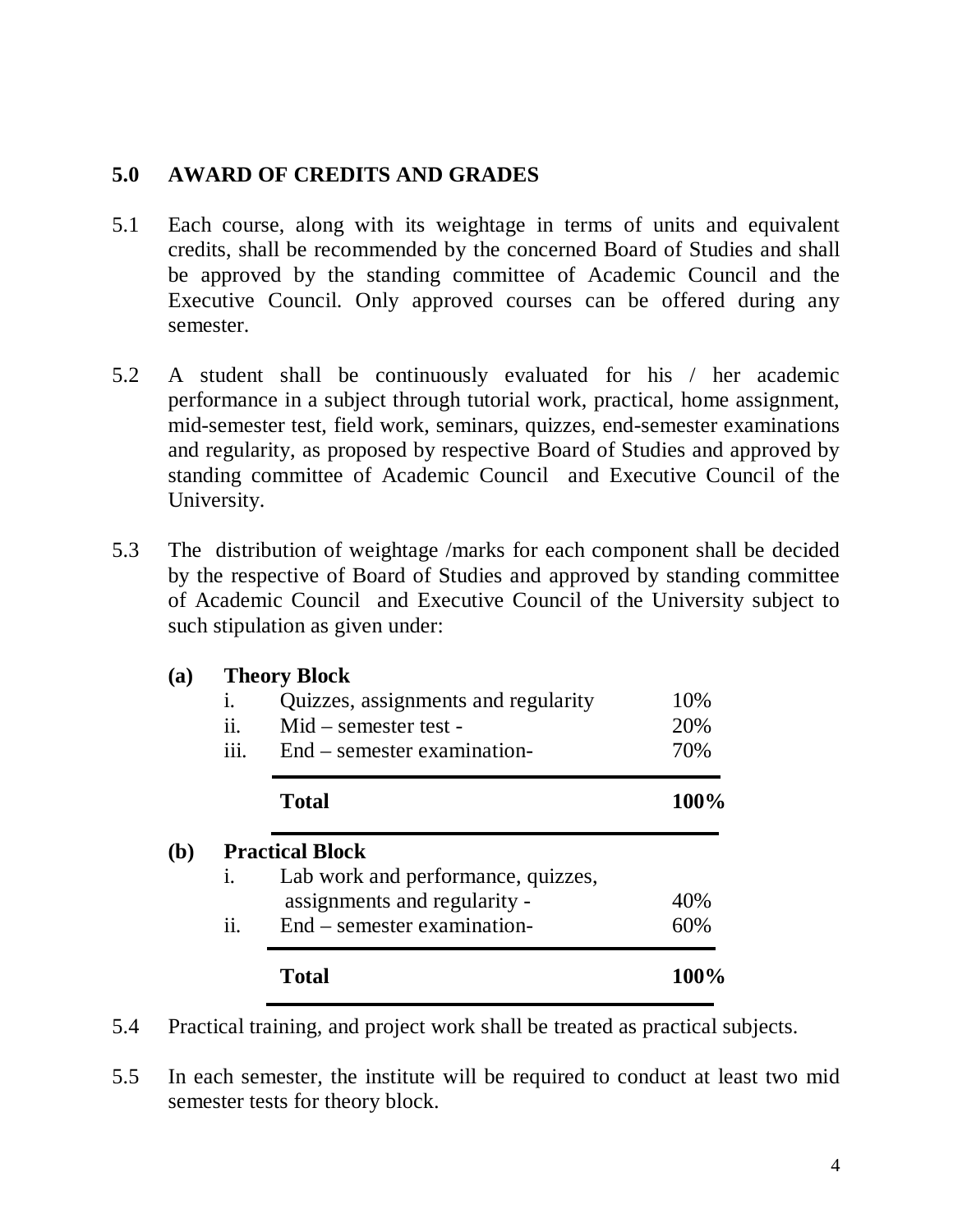5.6 Each student, registered for a course, shall be awarded grade by the concerned faculty / faculties for the specific subject/paper. The grades awarded to a student shall depend upon his continuous evaluation through performance in various examinations, assignments, quizzes, laboratory work, class work, mid semester test and regularity. The grades to be used and their numerical equivalents are as under :

| Grade            | %Marks range<br>(based) | on Grade Point | <b>of</b><br><b>Description</b> |
|------------------|-------------------------|----------------|---------------------------------|
|                  | absolute marks system)  |                | performance                     |
| $A^+$            | 91-100                  | 10             | Outstanding                     |
| $\mathbf{A}$     | 81-90                   | 9              | Excellent                       |
| $\mbox{\bf B}^+$ | 71-80                   | 8              | Very Good                       |
| B                | 61-70                   | 7              | Good                            |
| $\overline{C^+}$ | $51-60$                 | 6              | Average                         |
| $\mathbf C$      | $41 - 50$               | 5              | Satisfactory                    |
| D                | $31 - 40$               |                | Marginal                        |
| $\mathbf F$      | $30 \&$ below           |                | Fail.                           |
|                  |                         |                | Incomplete.                     |
| W                |                         |                | Withdrawal                      |

#### **Credit Based Grading System**

5.7 The Semester Grade Points Average (SGPA) and Cumulative Grade Point Average (CGPA) shall be calculated as under:-

$$
SGPA = \frac{\sum_{i=1}^{n} c_i p_i}{\sum_{i=1}^{n} c_i}
$$

Where  $c_i$  is the number of credits offered in the i<sup>th</sup> subject of a Semester for which SGPA is to be calculated,  $p_i$  is the corresponding grade point earned in the i<sup>th</sup> subject, where  $i = 1, 2, \ldots$  n, are the number of subjects in that semester.

$$
CGPA = \frac{\sum_{j=1}^{m} SG_j NC_j}{\sum_{j=1}^{m} NC_j}
$$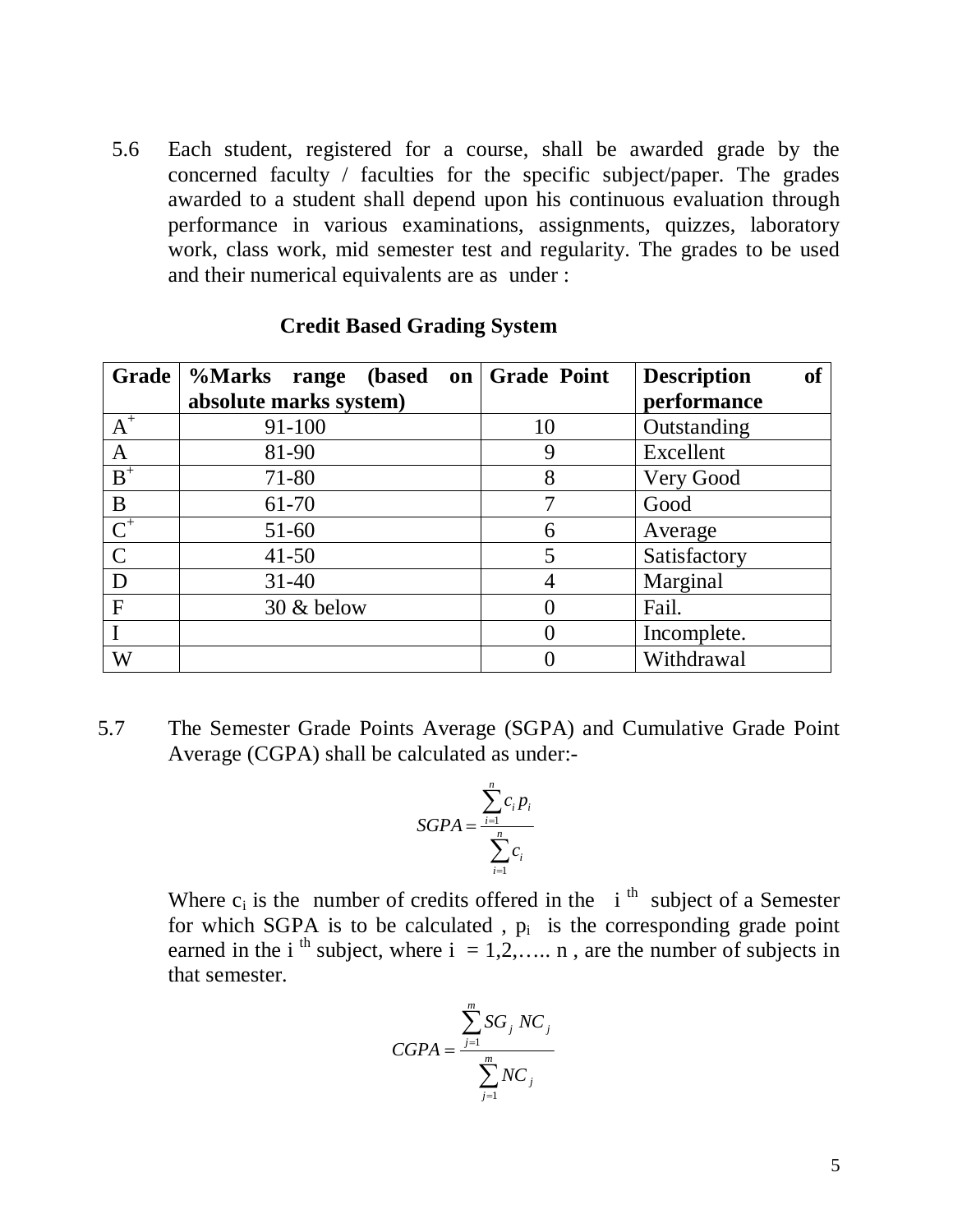here NC<sub>i</sub> is the number of total credits offered in the  $j<sup>th</sup>$  semester, SG<sub>i</sub> is the SGPA earned in the  $i<sup>th</sup>$  semester, where  $j = 1, 2, \ldots$  m, are the number of semesters in that course.

- 5.8 The grade sheet at end of each even semester examination for students of A-B group (odd semester, for students of B-A group) shall also show CGPA till end of that semester. The final examination grade sheet at the end of final semester examination of the course shall also indicate CGPA, equivalent percentage marks and the division awarded, according to the rule as given in para 7.0 of this ordinance .
- 5.9 A candidate appearing in seventh semester after eighth semester (B-A group) will not be issued any Grade Sheet or Provisional Certificate after eighth semester until he has passed all the semesters.

## **6.0 CONDONATION OF DEFICIENCY**

- 6.1 Deficiency up to five marks can be condoned to the best of the advantage of the student for passing the examinations. The deficiency can be condoned in not more than two subjects (theory and practical of the same subject shall be considered as two separate subjects, for the purpose of awarding grace marks).
- 6.2 One grace mark will be given to the candidate who is failing/missing distinction/missing first division by one mark, on behalf of the Vice-Chancellor in the B.Pharmacy examination. This benefit will not, however, be available to a candidate getting advantage under clause 6.1.

### **7.0 AWARD OF DIVISION**

7.1 Division shall be awarded only after the eighth (Seventh semester for candidates of B-A group) and final semester examination based on integrated performance of the candidate for all the four years as per following details:-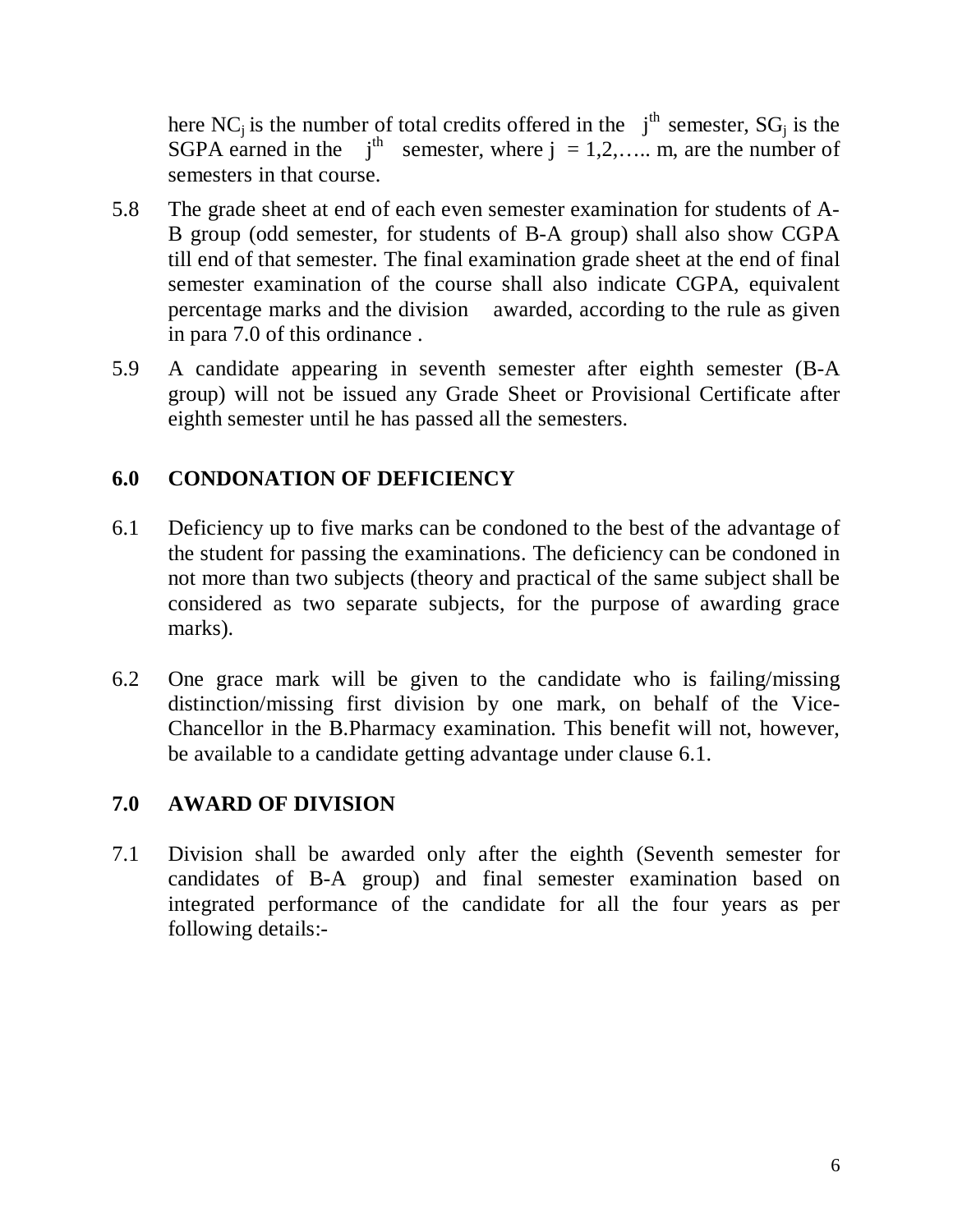| CGPA Score               | <b>Divisions</b>                      |
|--------------------------|---------------------------------------|
| $7.5 <$ CGPA             | First Division With<br><b>Honours</b> |
| $6.5 \leq CGPA \leq 7.5$ | <b>First Division</b>                 |
| $5.0 \leq CGPA \leq 6.5$ | <b>II</b> Division                    |

7.2 The conversion from grade to an equivalent percentage in a given academic program shall be according to the following formula applicable.

 *Obtained x 100 Percentage marks scored CGPA*10

#### **8.0 DURATION OF COURSE**

- 8.1 There shall be at least fourteen weeks of teaching in every semester.
- 8.2 One hour of conduct in Lecturer (L) / Tutorial (T) /and hours of Practical (P) per week shall be equal to one credit as allotted in the respective schemes.
- 8.3 A candidate may provisionally continue to attend next higher year, even if, the result of qualifying year / semester has not been declared. However, subsequently if he/she is not able to clear qualifying semester examination, the candidate cannot claim any right on the basis of his/her provisional admission.
- 8.4 The maximum duration of the course shall be eight years. However, for one mercy attempt the para 24.1.4 of the Ordinance No.12: "Examination General" shall be applicable.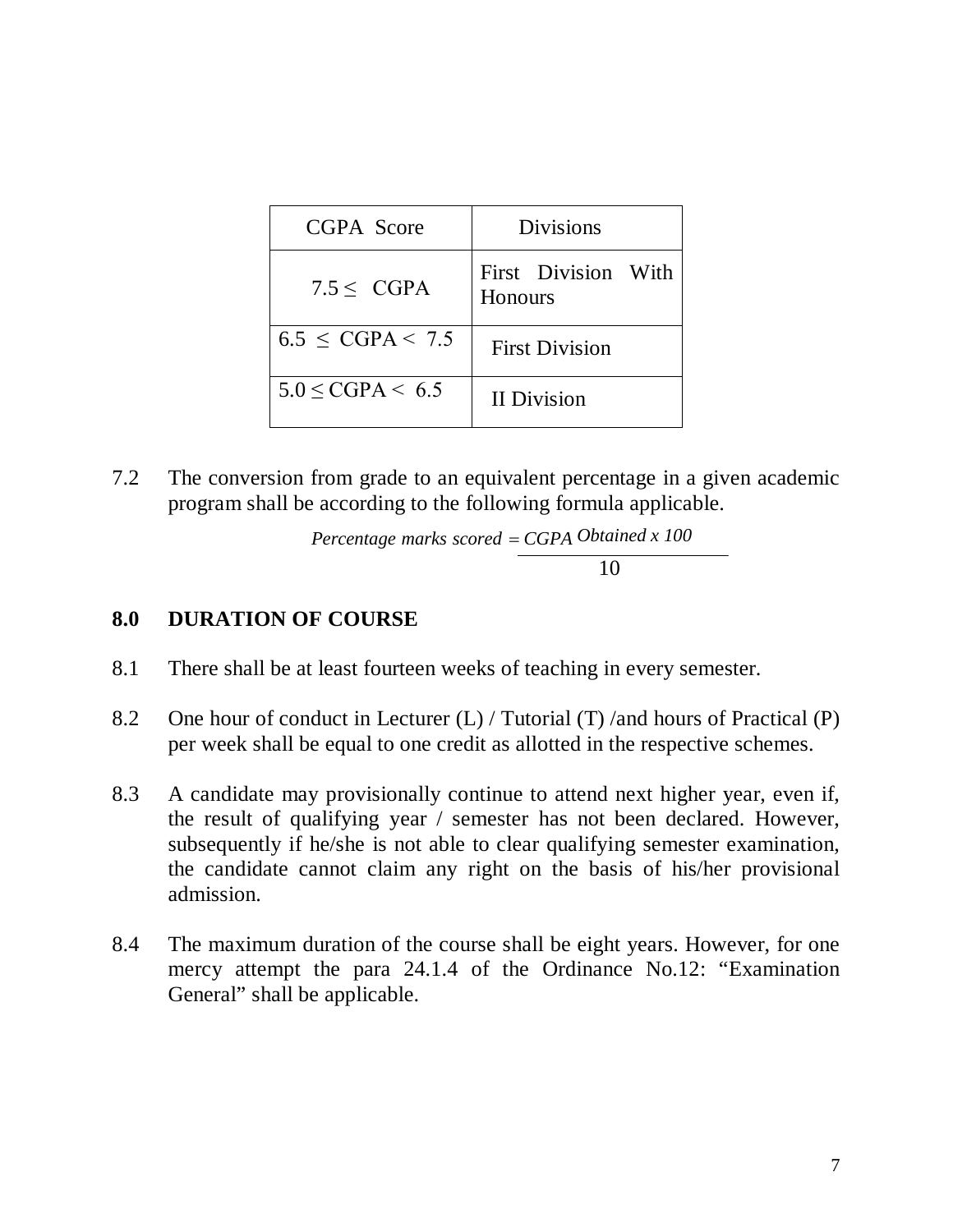### **9.0 EDUCATIONAL TOUR ,PROJECT WORK AND PROFESSIONAL TRAINING**

### **9.1 EDUCATIONAL STUDY TOUR**

For B.Pharm VI semester students an educational study tour to visit important manufacturing organisation is compulsory. All students will have to submit a tour report after the study tour. The marks shall be awarded by the teacher-in-charge of the student's study tour. If a student is unable to go on Educational Study Tour, he will be awarded "Grade Point-F" However, there shall not be any restriction of minimum pass grade in the Educational Tour.

### **9.2 PROJECT WORK**

For B.Pharm VII semester students a project work shall be compulsory. The project shall be undertaken in any of the areas of Pharmaceutical Science. The project shall be made under the supervision and guidance of faculty member(s). The candidate shall present a seminar on his/her project work. Every candidate shall be required to submit the project report in triplicate. The marks shall be awarded by the project supervisor and one external examiner.

### **9.3 PROFESSIONAL TRAINING**

- 9.3.1 A candidate shall have to undergo Professional Training in Industry/Hospital Pharmacy/Community Pharmacy/Pharmaceutics R&D units after the examination of the VI semester for a period of at least four weeks. The report of the Professional Training shall be submitted by the candidate in triplicate, duly certified by the organization he/she under went his/her on training.
- 9.3.2 The viva-voce examination based on the industrial training shall be carried out by Board of Examiners consisting of –
	- i. Chairman The Head/Principal of the institute.
	- ii. The external examiner.
	- iii. The internal examiner.

The marks shall be awarded by the Board of Examiners.